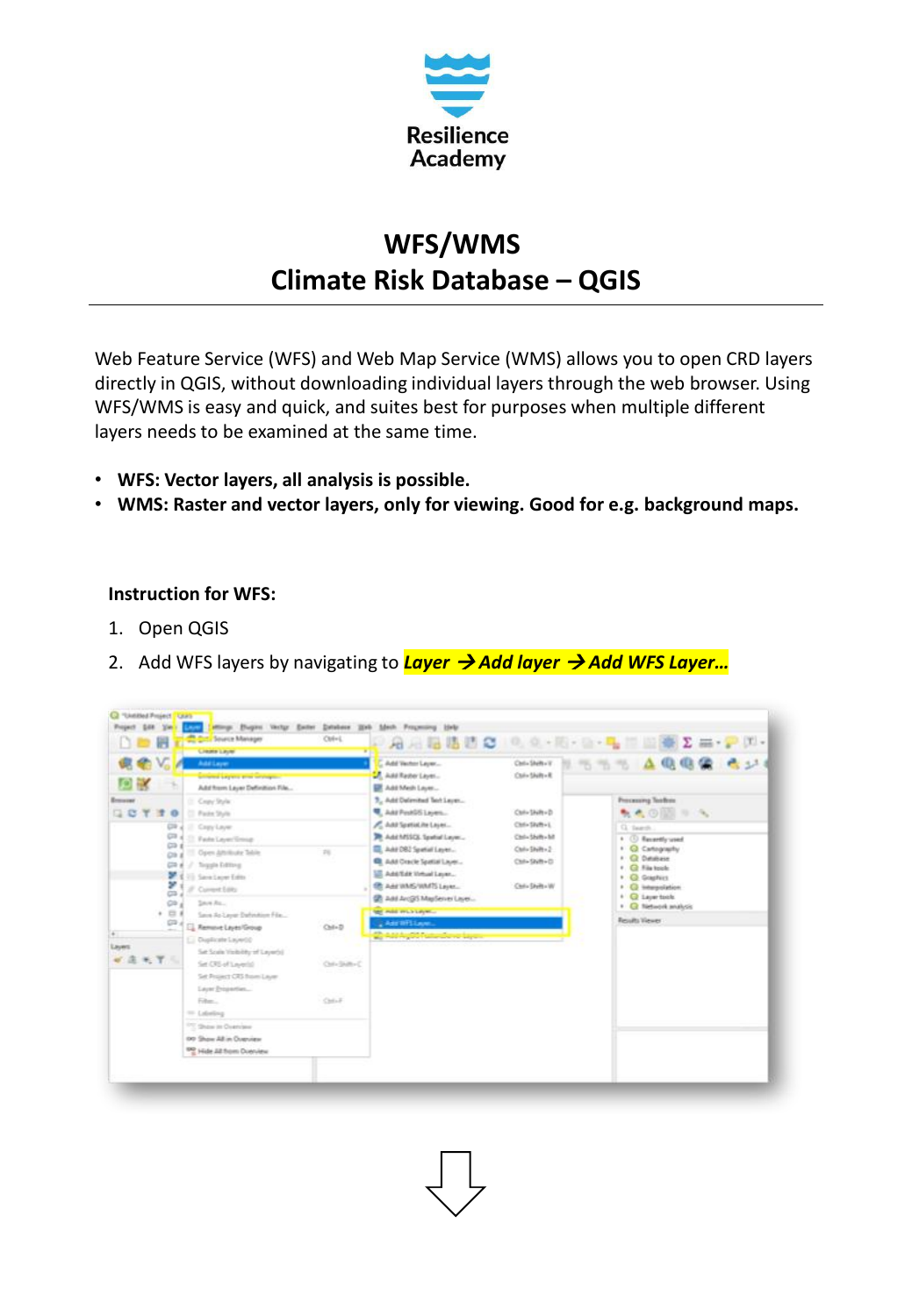

- 3. Configuration window opens
- 4. To make the connection, come up with a name (it can be anything) and set the URL:
	- **Name:** CRD
	- **URL:** http://geonode.resilienceacademy.ac.tz/geoserver/ows?
- 5. Click *OK*

|                    | <b>Connection Details</b>                                                          |
|--------------------|------------------------------------------------------------------------------------|
| <b>Name</b>        | <b>CRD</b>                                                                         |
| <b>URL</b>         | http://geonode.resilienceacademy.ac.tz/geoserver/ows?                              |
|                    | <b>Authentication</b>                                                              |
|                    | Configurations<br><b>Basic</b>                                                     |
|                    | Choose or create an authentication configuration                                   |
|                    | 中<br>No Authentication                                                             |
|                    | Configurations store encrypted credentials in the QGIS authentication<br>database. |
| <b>WFS Options</b> |                                                                                    |
|                    |                                                                                    |
| Version            | <b>Detect</b><br><b>Maximum</b>                                                    |
|                    | Max. number of features                                                            |
|                    | V Enable feature paging                                                            |
| Page size          |                                                                                    |
|                    | Ignore axis orientation (WFS 1.1/WFS 2.0)                                          |
|                    | Invert axis orientation                                                            |
|                    | Use GML2 encoding for transactions                                                 |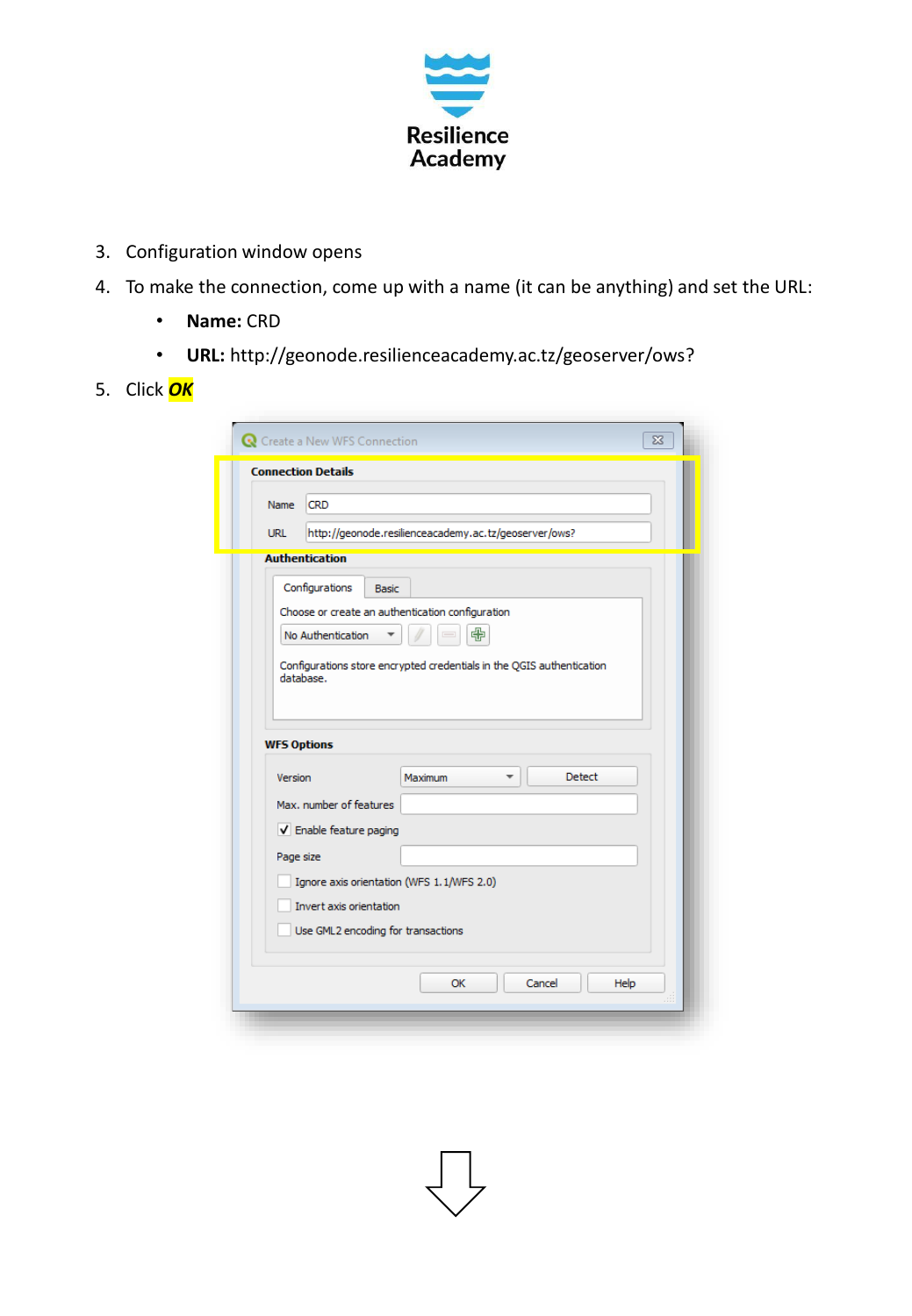

- 6. Now, you have returned to the previous window. Click *Connect* to make the connection to Climate Risk Database
- 7. After connecting, list of all CRD's vector layers appears to the window. Now you are free to choose any of them and add to your QGIS canvas **(by selecting a layer and clicking**  *Add*)

| <b>Browser</b>              | <b>Server Connections</b>                                           |
|-----------------------------|---------------------------------------------------------------------|
|                             | <b>CRD</b><br>$\overline{\phantom{a}}$                              |
| Vector                      |                                                                     |
| Raster                      | Edit<br>Connect<br>Remove<br><b>New</b><br>Save<br>Load             |
|                             | Filter                                                              |
| Mesh                        | <b>Title</b><br>Name<br>Abstract<br>Sql<br>$\overline{\phantom{a}}$ |
| <b>Delimited Text</b>       |                                                                     |
| GeoPackage                  |                                                                     |
|                             |                                                                     |
|                             |                                                                     |
| <b>SpatiaLite</b>           | (Layers appear here)                                                |
| PostgreSQL                  |                                                                     |
|                             |                                                                     |
| <b>MSSQL</b>                |                                                                     |
| Oracle                      | Use title for layer name                                            |
|                             | √ Only request features overlapping the view extent                 |
| DB <sub>2</sub>             | <b>Coordinate Reference System</b>                                  |
| Virtual Layer               | Change                                                              |
| DB <sub>2</sub><br>WMS/WMTS |                                                                     |

*Done! Enjoy working with CRD data!*